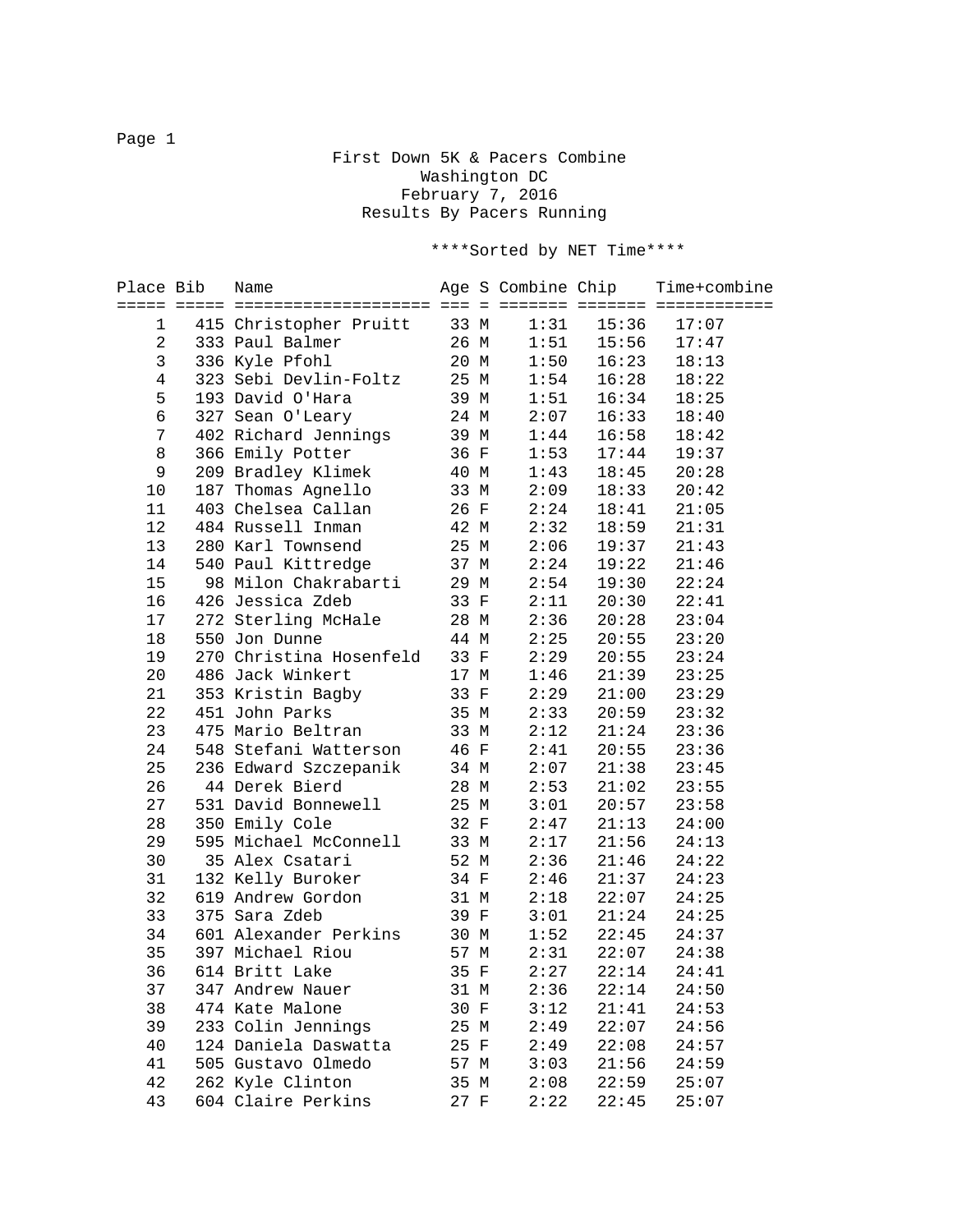| 44 |     | 616 Mark Dickas          | 31 M |             | 2:38 | 22:32 | 25:10 |
|----|-----|--------------------------|------|-------------|------|-------|-------|
| 45 |     | 622 Justin Beckley       | 31 M |             | 2:26 | 22:45 | 25:11 |
| 46 |     | 361 Elizabeth Cheever    | 23 F |             | 3:30 | 21:43 | 25:13 |
| 47 |     | 135 Angela Frye          | 32 F |             | 2:43 | 22:32 | 25:15 |
| 48 |     | 120 Luca David Opromolla | 40 M |             | 3:16 | 22:03 | 25:19 |
| 49 |     | 298 John Fricano         | 34 M |             | 2:26 | 22:58 | 25:24 |
| 50 |     | 55 David Davis           | 46 M |             | 2:23 | 23:03 | 25:26 |
| 51 |     | 226 Michael Sabatino     | 39 M |             | 2:38 | 22:55 | 25:33 |
| 52 |     | 202 Jessica Dvorak       | 33 F |             | 2:01 | 23:36 | 25:37 |
| 53 |     | 507 Nico Olmedo          | 15 M |             | 3:00 | 22:37 | 25:37 |
| 54 |     | 5 Matthew Gottlieb       | 17 M |             | 2:45 | 22:57 | 25:42 |
| 55 |     | 235 Lyle Hogue           | 50 M |             | 3:12 | 22:43 | 25:55 |
| 56 |     | 105 Kendrick Kenney      | 27 M |             | 2:26 | 23:31 | 25:57 |
| 57 |     | 287 Kevin Lane           | 44 M |             | 3:02 | 22:58 | 26:00 |
| 58 |     | 104 Jim Wicker           | 50 M |             | 2:21 | 23:43 | 26:04 |
| 59 |     | 294 Kaitlin Athmer       | 27 F |             | 2:58 | 23:10 | 26:08 |
| 60 |     | 450 Moustafa Shokry      | 36 M |             | 1:56 | 24:20 | 26:16 |
| 61 |     | 29 Allie Weissberg       | 27 F |             | 2:27 | 23:51 | 26:18 |
| 62 |     |                          | 28 F |             | 2:00 |       |       |
|    |     | 338 Samantha Nunziata    | 35 F |             |      | 24:29 | 26:29 |
| 63 |     | 34 Beth Ludlum           |      |             | 2:54 | 23:36 | 26:30 |
| 64 |     | 90 Dick Patrick          | 65 M |             | 2:59 | 23:51 | 26:50 |
| 65 |     | 255 Jill Priesmeyer      | 31 F |             | 3:05 | 23:45 | 26:50 |
| 66 |     | 457 Rachel McNinch       | 33 F |             | 2:30 | 24:23 | 26:53 |
| 67 |     | 300 Noah Hutcher         | 45 M |             | 2:17 | 24:41 | 26:58 |
| 68 |     | 321 Min Woo Park         | 37 M |             | 2:34 | 24:28 | 27:02 |
| 69 |     | 6 Steven Gottlieb        | 57 M |             | 3:00 | 24:08 | 27:08 |
| 70 |     | 541 Derek Ross           | 34 M |             | 2:33 | 24:42 | 27:15 |
| 71 |     | 91 Jody Patrick          | 55 F |             | 3:00 | 24:16 | 27:16 |
| 72 | 560 |                          |      |             | 2:26 | 24:52 | 27:18 |
| 73 |     | 234 Oliver Grant         | 46 M |             | 3:16 | 24:03 | 27:19 |
| 74 |     | 154 Ivey Wohlfeld        | 28 F |             | 2:52 | 24:31 | 27:23 |
| 75 |     | 334 Morgen Ellis         | 26 F |             | 2:57 | 24:31 | 27:28 |
| 76 |     | 299 Yesenia Hutcher      | 41 F |             | 2:17 | 25:13 | 27:30 |
| 77 |     | 569 Lacey Sizemore       | 34 F |             | 2:28 | 25:02 | 27:30 |
| 78 |     | 191 William Gray         | 14 M |             | 3:47 | 23:44 | 27:31 |
| 79 |     | 597 Gregory Rouson       | 37 M |             | 3:09 | 24:29 | 27:38 |
| 80 |     | 529 Grace Campbell       | 25 F |             | 2:40 | 25:02 | 27:42 |
| 81 |     | 131 Jason Erdo           | 39 M |             | 2:44 | 25:02 | 27:46 |
| 82 |     | 393 Garrett Riou         | 24 M |             | 2:14 | 25:36 | 27:50 |
| 83 |     | 159 Katherine Aikman     | 35 F |             | 2:52 | 25:00 | 27:52 |
| 84 |     | 568 Julie Parks          | 38 F |             | 3:17 | 24:47 | 28:04 |
| 85 |     | 107 Libby Barksdale      | 37 F |             | 3:10 | 24:58 | 28:08 |
| 86 |     | 69 Andrew Chaffee        | 32 M |             | 2:05 | 26:05 | 28:10 |
| 87 |     | 605 Conrad Lee           | 11 M |             | 2:47 | 25:36 | 28:23 |
| 88 |     | 114 Ryan Dotterer        | 32 M |             | 2:36 | 25:48 | 28:24 |
| 89 |     | 356 Caroline Lodewick    | 25 F |             | 3:09 | 25:16 | 28:25 |
| 90 |     | 552 Olivia Wade          | 11 F |             | 3:01 | 25:28 | 28:29 |
| 91 |     | 11 Barbara Lazirko       | 55 F |             | 3:07 | 25:22 | 28:29 |
| 92 |     | 610 Morgan Hall          | 35 F |             | 2:43 | 25:47 | 28:30 |
| 93 |     | 551 Lance Wade           | 40 M |             | 3:03 | 25:27 | 28:30 |
| 94 |     | 115 Christopher Murray   | 48   | $M_{\rm{}}$ | 2:21 | 26:14 | 28:35 |
| 95 |     | 76 Erica Jones           | 36 F |             | 2:31 | 26:07 | 28:38 |
| 96 |     | 555 Nicole Tatz          | 28 F |             | 3:33 | 25:08 | 28:41 |
| 97 |     | 510 Jennifer Pytlarz     | 39 F |             | 2:14 | 26:31 | 28:45 |
|    |     |                          |      |             |      |       |       |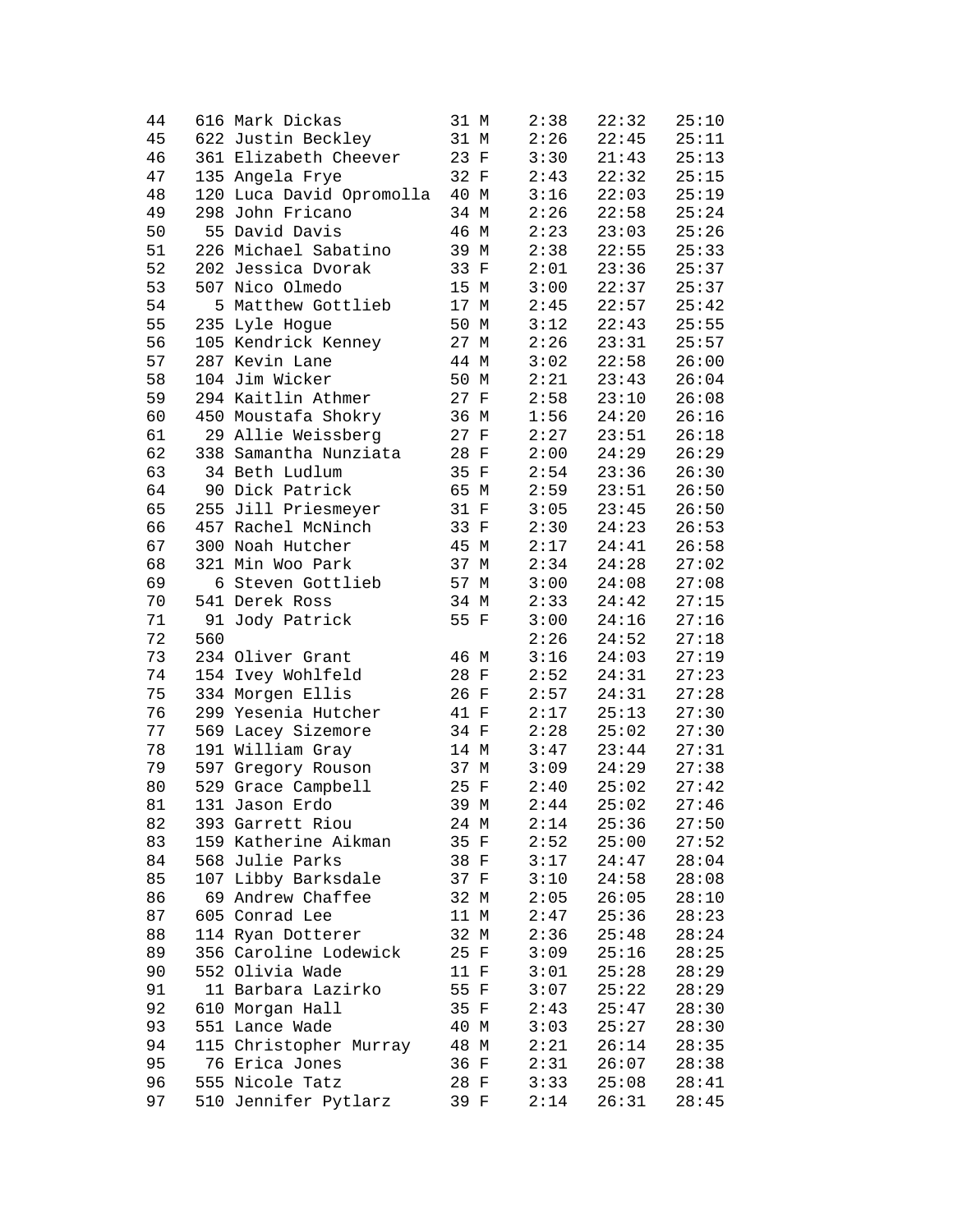| 98  | 373 Lisa Kurdziel      | 34 F   | 2:36 | 26:17 | 28:53 |
|-----|------------------------|--------|------|-------|-------|
| 99  | 15 Amy Noonan          | 30 F   | 2:48 | 26:05 | 28:53 |
| 100 | 515 Kimberly McDaniel  | 26 F   | 3:14 | 25:40 | 28:54 |
| 101 | 530 Rachel Warbelow    | 29 F   | 2:33 | 26:23 | 28:56 |
| 102 | 516 Kyle Hudson        | 26 M   | 3:17 | 25:39 | 28:56 |
| 103 | 190 Brian Kapur        | 27 M   | 2:28 | 26:35 | 29:03 |
| 104 | 256 Brett Winterberg   | 35 M   | 2:52 | 26:13 | 29:05 |
| 105 | 53 Ryan Cummings       | 35 M   | 3:33 | 25:41 | 29:14 |
| 106 | 134 Ronald Buch        | 50 M   | 2:58 | 26:19 | 29:17 |
| 107 | 364 Emily Estus        | 23 F   | 2:49 | 26:34 | 29:23 |
| 108 | 73 Stephen Marshall    | 42 M   | 2:42 | 26:45 | 29:27 |
| 109 | 407 Ryan Crotty        | 33 M   | 2:22 | 27:07 | 29:29 |
| 110 | 175 Teresa Amundson    | 44 F   | 2:31 | 27:00 | 29:31 |
| 111 | 244 Crystal Romay      | 47 F   | 3:31 | 26:02 | 29:33 |
| 112 | 30 Rachel Navarrete    | $27 F$ | 3:00 | 26:35 | 29:35 |
| 113 | 259 Paul Moretti       | 47 M   | 3:08 | 26:28 | 29:36 |
| 114 | 464 Ruth Mallett       | 34 F   | 3:01 | 26:42 | 29:43 |
| 115 | 88 Amanda Tine         | 23 F   | 3:04 | 26:40 | 29:44 |
|     |                        |        |      |       | 29:45 |
| 116 | 153 Molly Hahn         | 26 F   | 2:52 | 26:53 |       |
| 117 | 354 Reginald Jones     | 43 M   | 2:40 | 27:09 | 29:49 |
| 118 | 501 Kat Haselkorn      | 27 F   | 2:29 | 27:21 | 29:50 |
| 119 | 574 Daniel McNeil      | 53 M   | 3:26 | 26:29 | 29:55 |
| 120 | 54 Maria Mancini       | 37 F   | 3:41 | 26:15 | 29:56 |
| 121 | 174 Annette Koustenis  | 49 F   | 2:19 | 27:40 | 29:59 |
| 122 | 167 Michael Stievater  | 57 M   | 2:22 | 27:38 | 30:00 |
| 123 | 467 Doug Ricketts      | 27 M   | 2:13 | 27:55 | 30:08 |
| 124 | 42 Jason Soules        | 38 M   | 2:36 | 27:33 | 30:09 |
| 125 | 41 Maari Hanson        | 29 F   | 2:37 | 27:33 | 30:10 |
| 126 | 84 Courtney Frey       | 23 F   | 2:32 | 27:51 | 30:23 |
| 127 | 7 Edward Lonsinger     | 57 M   | 2:55 | 27:31 | 30:26 |
| 128 | 150 Laurie Horstmann   | 56 F   | 3:09 | 27:17 | 30:26 |
| 129 | 533 Sarah Polli        | 29 F   | 2:21 | 28:08 | 30:29 |
| 130 | 572 Kathryn Caimi      | 37 F   | 2:39 | 27:51 | 30:30 |
| 131 | 8 Malachi Dane         | 10 M   | 3:02 | 27:32 | 30:34 |
| 132 | 281 D'Anne Spence      | 39 F   | 2:41 | 27:56 | 30:37 |
| 133 | 163 Lloyd Luck         | 24 M   | 2:48 | 27:50 | 30:38 |
| 134 | 227 Colleen Byrne      | 46 F   | 2:45 | 27:54 | 30:39 |
| 135 | 389 Kevin Kelhart      | 40 M   | 4:41 | 25:58 | 30:39 |
| 136 | 284 Maria Mejia        | 38 F   | 2:41 | 28:05 | 30:46 |
| 137 | 149 Bethany Horstmann  | 25 F   | 2:27 | 28:23 | 30:50 |
| 138 | 160 Gabriel Serrato    | 37 M   | 3:09 | 27:41 | 30:50 |
| 139 | 268 Stewart Knight     | 27 M   | 2:54 | 28:02 | 30:56 |
| 140 | 527 Jessica Milcetich  | 29 F   | 3:26 | 27:38 | 31:04 |
| 141 | 588 Joseph Limarzi     | 41 M   | 3:19 | 27:47 | 31:06 |
| 142 | 127 Saleema Ross       | 62 F   | 2:44 | 28:24 | 31:08 |
| 143 | 118 Patricia Chambers  | 50 F   | 3:38 | 27:33 | 31:11 |
| 144 | 632 Shawn Meadows      | 38 M   | 2:37 | 28:39 | 31:16 |
| 145 | 506 Katharina Olmedo   | 47 F   | 3:40 | 27:39 | 31:19 |
| 146 | 289 Katherine Shiplett | 39 F   | 3:28 | 27:52 | 31:20 |
| 147 | 216 Corie Stewart      | 30 F   | 3:13 | 28:13 | 31:26 |
| 148 | 504 Gabriela Olmedo    | 13 F   | 3:50 | 27:38 | 31:28 |
|     |                        | 42 F   |      |       |       |
| 149 | 102 Lara Sayer         |        | 2:48 | 28:49 | 31:37 |
| 150 | 68 Marie Harf          | 34 F   | 3:02 | 28:39 | 31:41 |
| 151 | 315 Jonathan Nussbaum  | 51 M   | 4:49 | 26:52 | 31:41 |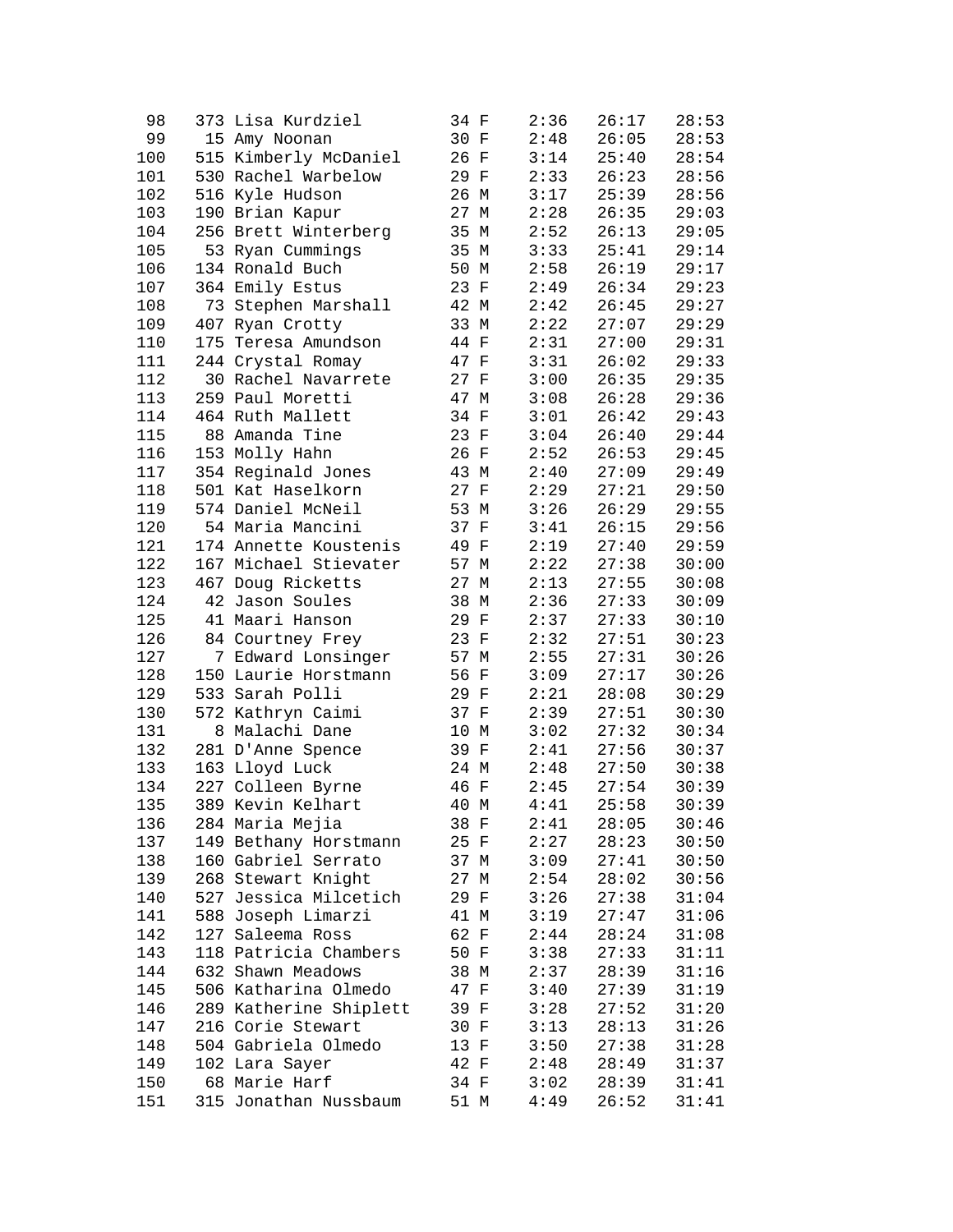| 152 |     | 517 Aleida Fernandez     | 25 F | 2:49 | 28:53 | 31:42 |
|-----|-----|--------------------------|------|------|-------|-------|
| 153 |     | 169 Abigail Hopkins      | 36 F | 3:06 | 28:39 | 31:45 |
| 154 |     | 111 Sonya Mazumdar       | 32 F | 3:33 | 28:12 | 31:45 |
| 155 |     | 360 Adam Baker           | 24 M | 2:44 | 29:05 | 31:49 |
| 156 |     | 343 Anna McAlvanah       | 30 F | 3:29 | 28:21 | 31:50 |
| 157 |     | 119 Julia Chambers       | 14 F | 4:17 | 27:33 | 31:50 |
| 158 |     | 295 Rob Athmer           | 28 M | 3:04 | 28:49 | 31:53 |
| 159 |     | 508 Debra Rosen          | 42 F | 3:49 | 28:05 | 31:54 |
| 160 |     | 420 Jack Kwait-Blank     | 33 M | 2:10 | 29:53 | 32:03 |
| 161 |     | 92 John Min              | 52 M | 2:27 | 29:37 | 32:04 |
| 162 |     | 341 Josephine Eckert     | 32 F | 3:48 | 28:20 | 32:08 |
| 163 |     | 67 Bob Noziglia          | 35 M | 3:05 | 29:08 | 32:13 |
| 164 |     | 103 Kimberly Delafuente  | 41 F | 3:26 | 28:48 | 32:14 |
| 165 |     | 509 Madison Horn         | 26 F | 2:33 | 29:43 | 32:16 |
| 166 |     | 445 Alexis Marvel        | 25 F | 3:52 | 28:24 | 32:16 |
| 167 |     | 112 Hugh Shepherd        | 45 M | 4:15 | 28:06 | 32:21 |
| 168 |     | 152 Kelly Taylor         | 28 F | 2:33 | 29:49 | 32:22 |
| 169 |     | 164 Diana Froehlich      | 23 F | 2:23 | 30:09 | 32:32 |
| 170 |     |                          | 15 F | 2:42 | 29:52 | 32:34 |
|     |     | 257 Colleen Dugan        |      |      |       |       |
| 171 |     | 371 Laura Bicicchi       | 33 F | 2:52 | 29:44 | 32:36 |
| 172 |     | 437 Carlos Gonzalez      | 34 M | 2:26 | 30:14 | 32:40 |
| 173 |     | 258 Eva Reiling          | 15 F | 2:48 | 29:52 | 32:40 |
| 174 |     | 10 Jill Corbett          | 51 F | 2:44 | 29:57 | 32:41 |
| 175 |     | 345 Tiffany Armentrout   | 34 F | 3:32 | 29:09 | 32:41 |
| 176 |     | 479 Shannon Walsh        | 26 F | 3:01 | 29:41 | 32:42 |
| 177 |     | 436 Katherine Flahertyq  | 26 F | 3:04 | 29:43 | 32:47 |
| 178 |     | 443 Kara Gillespie       | 26 F | 2:08 | 30:40 | 32:48 |
| 179 |     | 46 Kiran Edelstein       | 23 F | 2:30 | 30:20 | 32:50 |
| 180 |     | 613 Ben Lippard          | 43 M | 3:01 | 29:52 | 32:53 |
| 181 |     | 523 Nathan Glusenkamp    | 34 M | 3:10 | 29:45 | 32:55 |
| 182 |     | 296 Kattiya Urbanski     | 35 F | 2:50 | 30:07 | 32:57 |
| 183 |     | 456 Sierra Howell        | 28 F | 3:21 | 29:38 | 32:59 |
| 184 |     | 297 Jennifer Combs       | 32 F | 2:52 | 30:08 | 33:00 |
| 185 |     | 79 Rebecca Jones         | 39 F | 2:42 | 30:19 | 33:01 |
| 186 | 593 |                          |      | 2:37 | 30:31 | 33:08 |
| 187 |     | 172 Amy Maslen           | 50 F | 3:58 | 29:16 | 33:14 |
| 188 |     | 452 Kristin Grassham     | 30 F | 2:45 | 30:30 | 33:15 |
| 189 |     | 151 Samantha Henry       | 24 F | 2:55 | 30:21 | 33:16 |
| 190 |     | 580 Kathryn Dzurec-Dunto | 36 F | 2:26 | 30:51 | 33:17 |
| 191 |     | 441 Edie Mead            | 43 F | 2:55 | 30:29 | 33:24 |
| 192 |     | 609 Janet Reynolds       | 45 F | 3:03 | 30:21 | 33:24 |
| 193 |     | 392 Heather Gordon       | 35 F | 2:43 | 30:43 | 33:26 |
| 194 |     | 86 Mattmatt Lind         | 10 M | 2:48 | 30:43 | 33:31 |
| 195 |     | 283 Daniel Velez         | 42 M | 3:01 | 30:39 | 33:40 |
| 196 |     | 96 Rich Moser            | 48 M | 3:20 | 30:20 | 33:40 |
| 197 |     | 246 Wendy Naus           | 33 F | 3:31 | 30:13 | 33:44 |
| 198 |     | 125 Bradley Jones        | 28 M | 2:45 | 31:05 | 33:50 |
| 199 |     | 455 Grayson Gaylor       | 23 M | 2:39 | 31:20 | 33:59 |
| 200 |     | 571 Brett Wilkinson      | 44 M | 3:10 | 30:59 | 34:09 |
| 201 |     | 370 Heather Layman       | 40 F | 3:15 | 30:57 | 34:12 |
| 202 |     | 470 Miki Motohashi       | 26 F | 3:43 | 30:32 | 34:15 |
| 203 |     | 93 Terri Snyder          | 50 F | 3:10 | 31:09 | 34:19 |
| 204 |     | 534 Jana Everett         | 24 F | 3:30 | 30:49 | 34:19 |
| 205 |     | 126 Christine Pembroke   | 23 F | 2:54 | 31:27 | 34:21 |
|     |     |                          |      |      |       |       |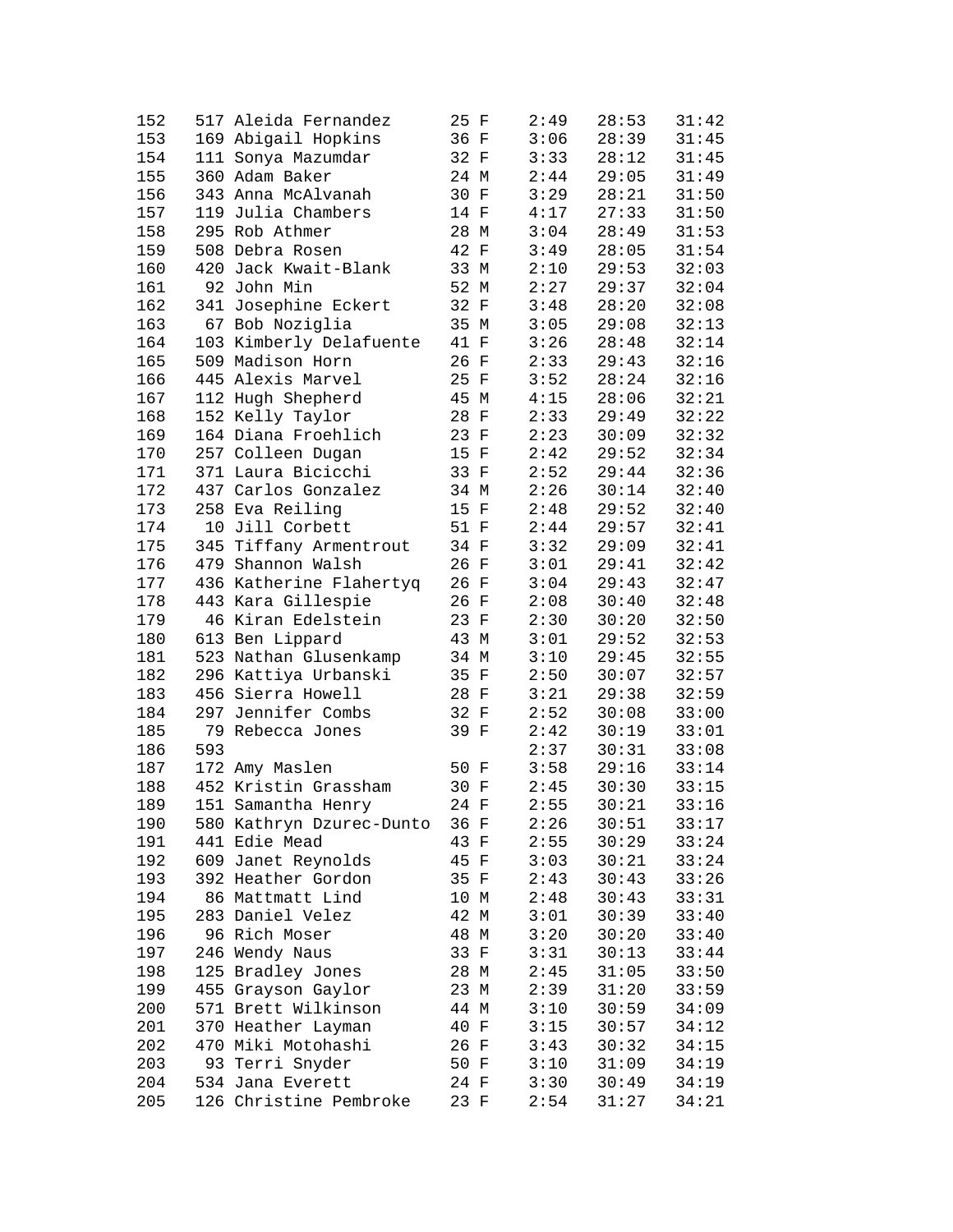| 206 |     | 304 Amanda Jagusiak      | 27 F | 2:26 | 31:59 | 34:25 |
|-----|-----|--------------------------|------|------|-------|-------|
| 207 |     | 513 Meghan Gallagher     | 22 F | 3:05 | 31:20 | 34:25 |
| 208 |     | 3 Robert Lively          | 62 M | 4:32 | 29:54 | 34:26 |
| 209 |     | 38 Barbara Fiebich       | 50 F | 3:05 | 31:23 | 34:28 |
| 210 |     | 511 Cassandra Frey       | 29 F | 3:42 | 30:48 | 34:30 |
| 211 |     | 141 Suzanne Swink        | 34 F | 2:26 | 32:06 | 34:32 |
| 212 |     | 433 Rosemary McNary      | 39 F | 2:47 | 32:08 | 34:55 |
| 213 |     | 421 Alicia Kwait-Blank   | 32 F | 2:50 | 32:05 | 34:55 |
| 214 |     | 485 Sarah Maguire        | 36 F | 2:42 | 32:15 | 34:57 |
| 215 |     | 359 Anna Yie             | 23 F | 3:11 | 31:49 | 35:00 |
| 216 |     | 253 Natalie Kodsy        | 32 F | 4:10 | 31:11 | 35:21 |
| 217 |     | 582 Kathryn Kienast      | 48 F | 2:34 | 32:50 | 35:24 |
| 218 |     | 72 Jennifer Cook         | 45 F | 2:51 | 32:33 | 35:24 |
| 219 |     | 87 Rachel Velasco-Lind   | 43 F | 2:24 | 33:01 | 35:25 |
| 220 |     | 279 Lisa Christianson    | 36 F | 3:43 | 31:42 | 35:25 |
| 221 |     | 206 Patrick Maziarz      | 29 M | 3:24 | 32:02 | 35:26 |
| 222 |     | 301 An Vance             | 30 F | 3:19 | 32:08 | 35:27 |
| 223 |     | 576 Leslie Brown         | 40 F | 2:51 | 32:38 | 35:29 |
|     |     |                          |      |      |       |       |
| 224 |     | 137 Shelly Brazelle      | 38 F | 2:40 | 32:50 | 35:30 |
| 225 |     | 1 Abby Levine            | 43 F | 4:13 | 31:20 | 35:33 |
| 226 |     | 416 Tara Roche           | 33 F | 2:51 | 32:43 | 35:34 |
| 227 | 387 |                          |      | 3:32 | 32:03 | 35:35 |
| 228 | 512 |                          |      | 3:59 | 31:38 | 35:37 |
| 229 |     | 14 Robin Seabrook        | 52 F | 2:44 | 32:55 | 35:39 |
| 230 |     | 288 Odimar Morales       | 40 M | 3:34 | 32:25 | 35:59 |
| 231 |     | 136 Julia Barker         | 28 F | 3:11 | 32:50 | 36:01 |
| 232 |     | 488 Patrick Winkert      | 11 M | 2:18 | 33:44 | 36:02 |
| 233 |     | 142 Kevin Meredith       | 37 M | 3:22 | 32:48 | 36:10 |
| 234 |     | 557 Daniel Cooper        | 11 M | 3:30 | 32:50 | 36:20 |
| 235 |     | 273 Monica Ruiz          | 49 F | 3:04 | 33:19 | 36:23 |
| 236 |     | 116 Laura Murray         | 49 F | 2:56 | 33:29 | 36:25 |
| 237 |     | 147 Callie Stapp         | 40 F | 2:48 | 33:38 | 36:26 |
| 238 |     | 177 Richard Wadsworth    | 42 M | 2:22 | 34:05 | 36:27 |
| 239 |     | 113 Lauren Piccioli      | 24 F | 2:32 | 33:57 | 36:29 |
| 240 |     | 74 Tabitha Reber         | 30 F | 2:35 | 33:57 | 36:32 |
| 241 |     | 145 Julie Meredith       | 33 F | 2:56 | 33:36 | 36:32 |
| 242 |     | 430 Janet Garber         | 63 F | 3:09 | 33:23 | 36:32 |
| 243 |     | 388 Rita Cronley         | 62 F | 3:09 | 33:23 | 36:32 |
| 244 |     | 185 Sandra Brown         | 47 F | 3:16 | 33:21 | 36:37 |
| 245 |     | 565 Lori Murphy          | 45 F | 1:53 | 34:55 | 36:48 |
| 246 |     | 409 Lorne McLaughlin     | 47 M | 3:39 | 33:15 | 36:54 |
| 247 |     | 579 Kathleen Quigley     | 28 F | 2:57 | 34:11 | 37:08 |
| 248 | 374 |                          |      | 3:11 | 34:05 | 37:16 |
| 249 |     | 37 Nancy Como            | 58 F | 2:30 | 34:48 | 37:18 |
| 250 |     | 143 Aldo Perez           | 27 M | 2:21 | 35:06 | 37:27 |
| 251 |     | 176 Erin Wadsworth       | 44 F | 3:37 | 33:52 | 37:29 |
| 252 |     | 17 Adam Phillips         | 41 M | 3:07 | 34:35 | 37:42 |
|     |     | 376 Richard Brown        |      |      | 35:01 |       |
| 253 |     |                          | 37 M | 2:51 |       | 37:52 |
| 254 |     | 144 Deanna Bumstead-Year | 37 F | 2:52 | 35:05 | 37:57 |
| 255 |     | 573 Amanda Wilkinson     | 38 F | 3:04 | 35:04 | 38:08 |
| 256 |     | 36 Linda Champagne       | 51 F | 3:23 | 34:58 | 38:21 |
| 257 |     | 184 Rachael Hoagland     | 41 F | 3:19 | 35:08 | 38:27 |
| 258 |     | 22 Rebecca Cooke-Rodrig  | 36 F | 3:14 | 35:15 | 38:29 |
| 259 |     | 395 Molly O'Keefe        | 34 F | 4:01 | 34:28 | 38:29 |